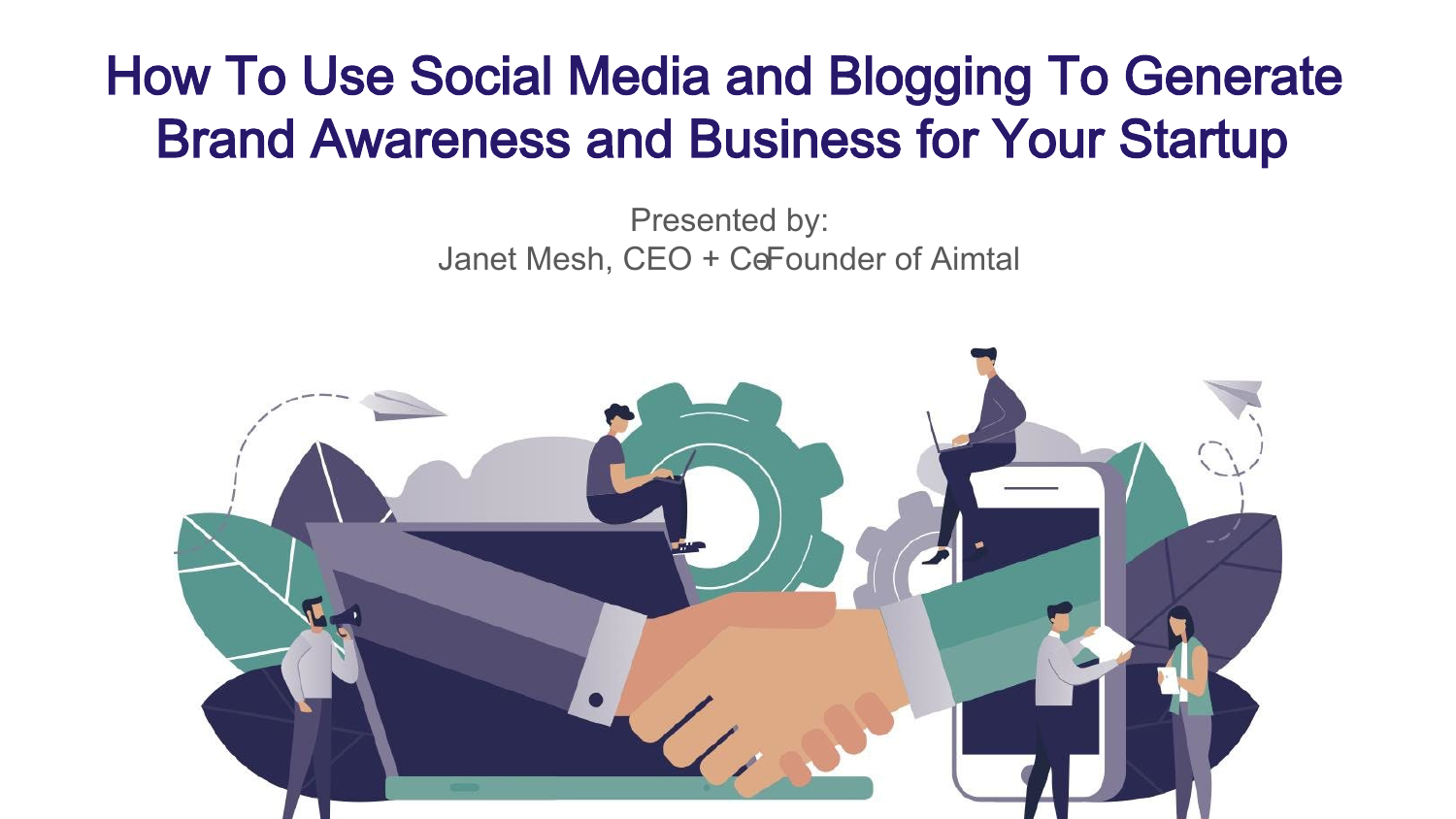## About Aimtal

- **Digital marketing agency** based in Boston
- Remote-first company
- Founded by Janet Mesh and David Tapia in 2018
- Services include digital + content marketing, social media management, social media advertising, blogging, email marketing, and more
- $\bullet$  Clients are companies  $+$  firms in the tech industry



Janet Mesh  $CEO + Co-Fourder$ 

David Tapia  $COO + Co-Fourder$ 



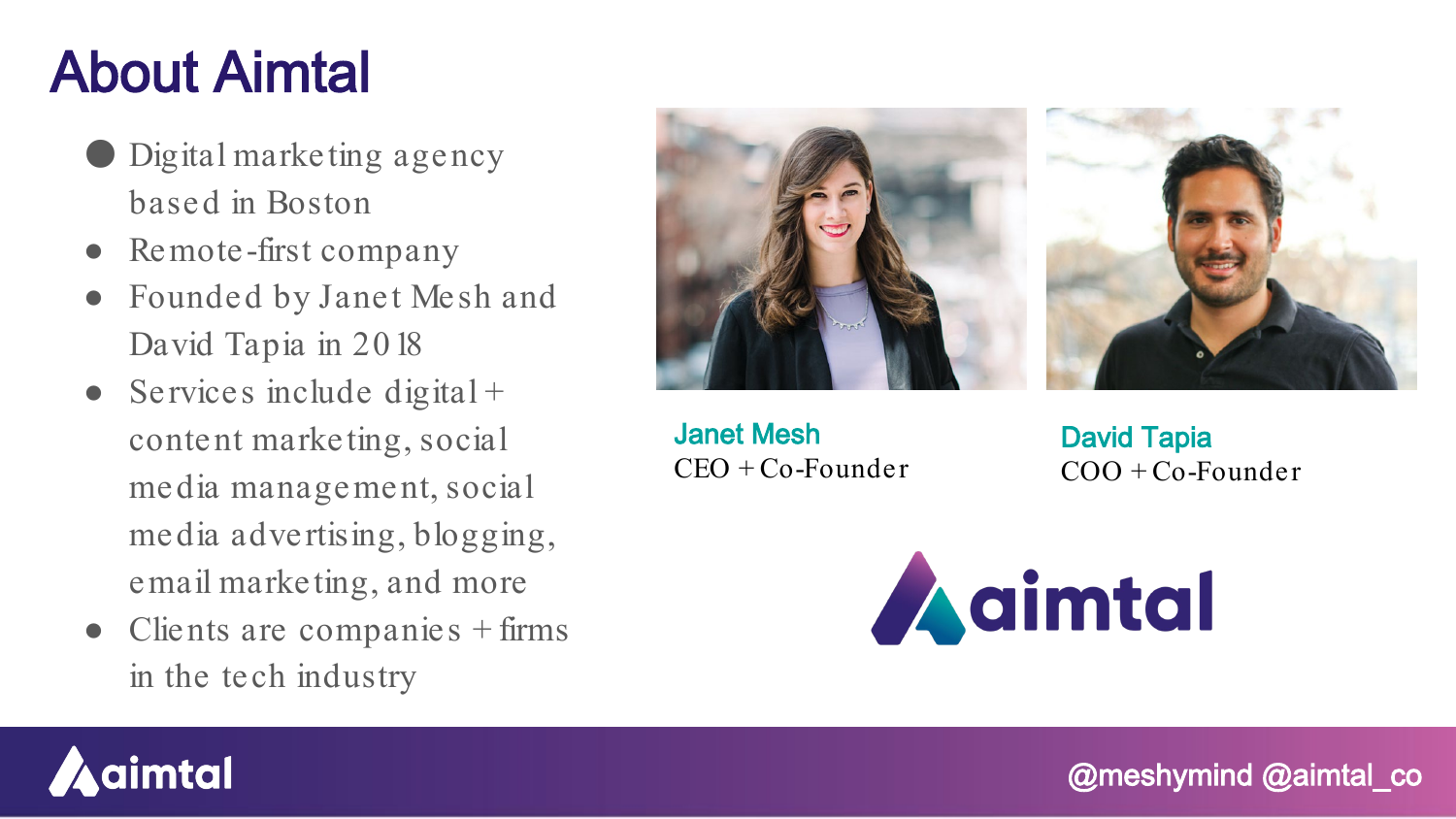## What We'll Cover Tonight

- Why you need social media and a blog for your business
- How to build a digital presence for your business
- What you need to get started



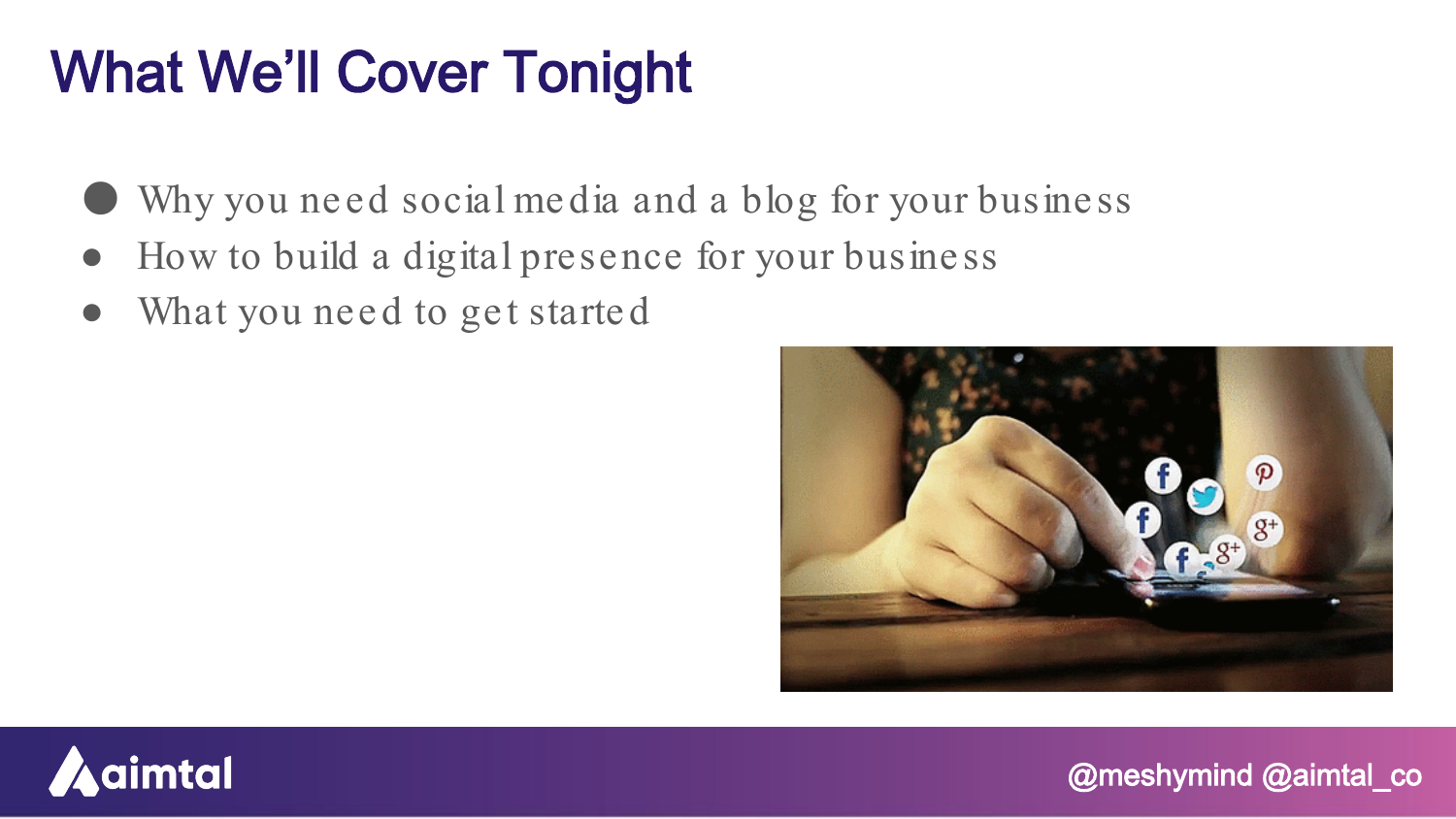

Google Search

I'm Feeling Lucky

Advertising **Business** 

Settings Privacy Terms

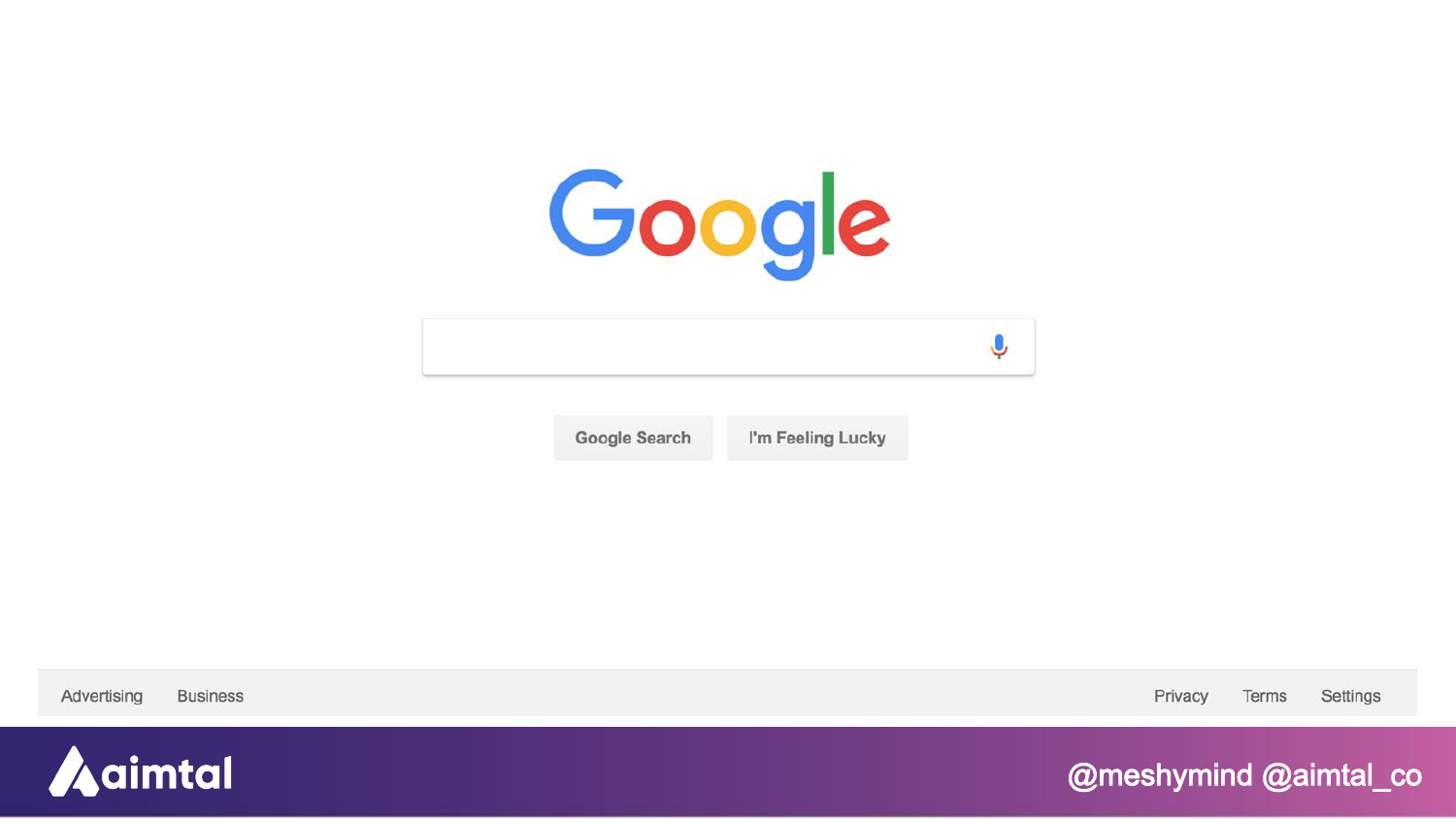# 67% of the buyer's journey is now done digitally.<sup>1</sup>

And 78% of buyers consume three or more pieces of relevant content before talking to a salesperson.2

> <sup>1</sup> SiriusDecisions, 2013 2 Demand Gen Report, 2018

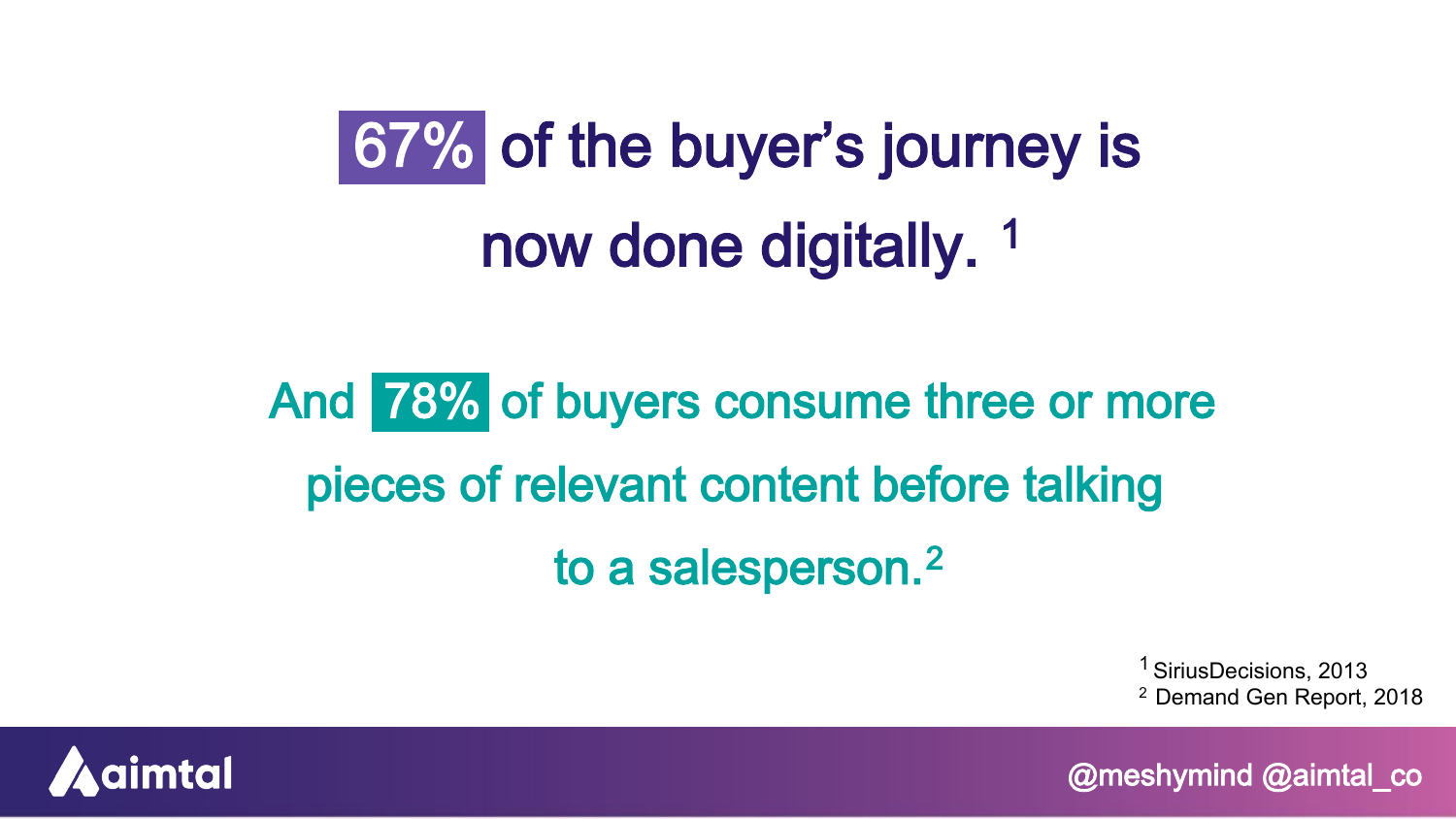## Why you need a strong digital presence

- Brand awareness
- Thought leadership
- Buyer education
- Lead generation



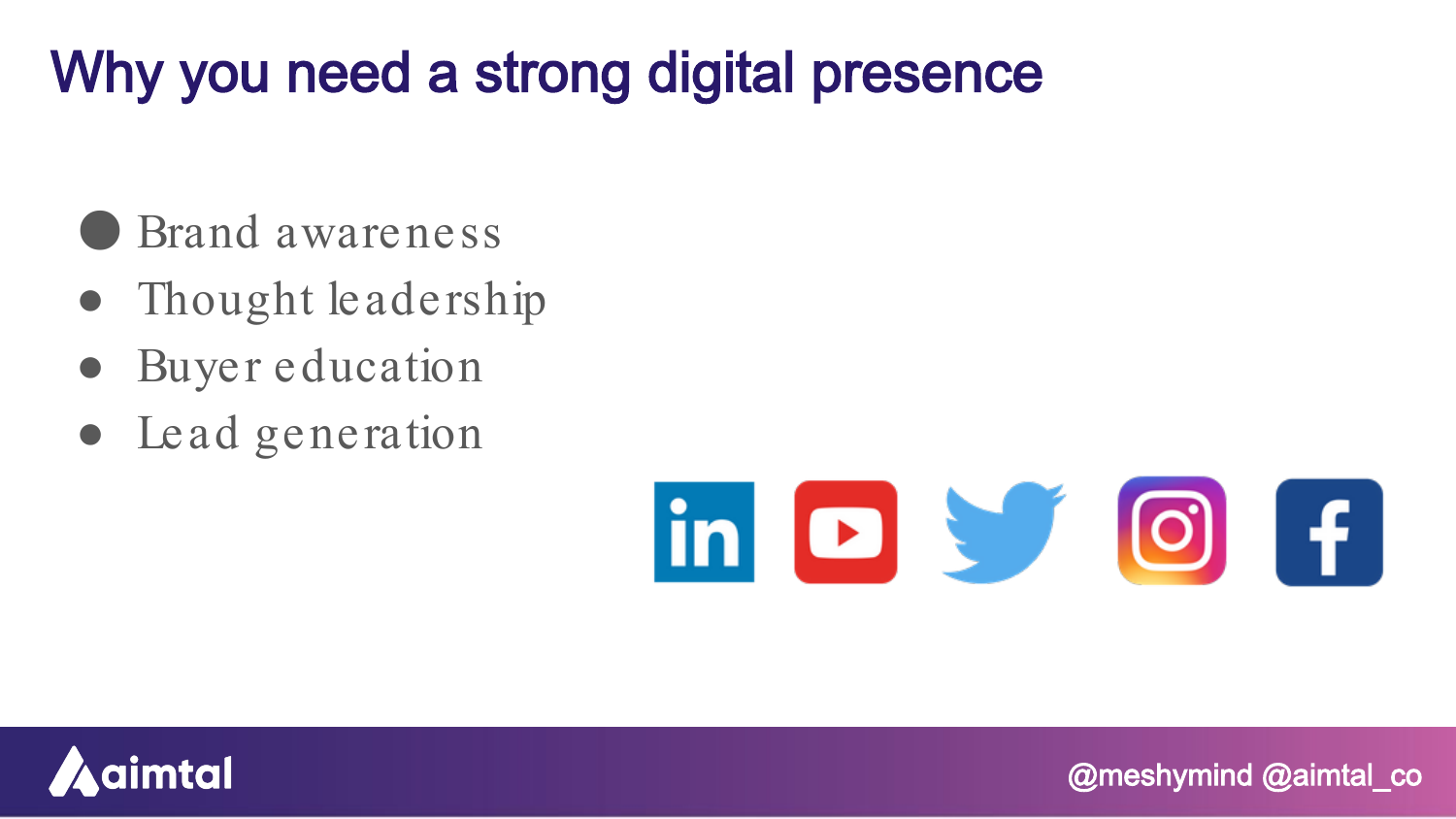## How to get started

● Identify your target audience ○ *Where do they live and talk online?* 

- Identify the pillar topics for your social media posts and blog posts
- Create the content!
- Determine your distribution and promotion strategy for digital content

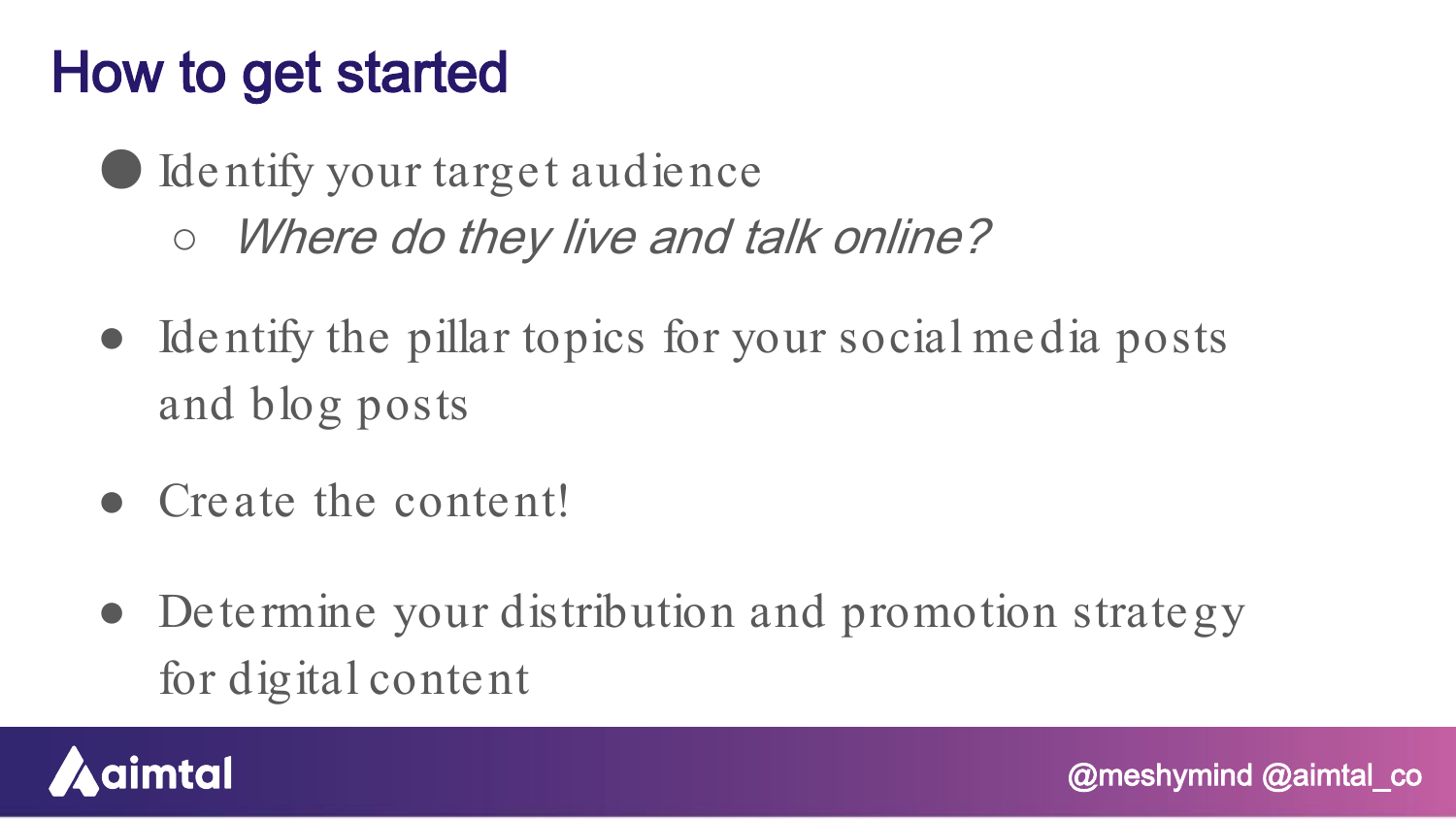## Creating engaging social media posts

Share a variety of content, such as:

- Your own blog posts and company news
- 3rd party articles relevant to your industry
- Photos and graphics
- Videos (use text!)
- To combat social media algorithms, posts need to to create active interaction such as:
	- Commenting
	- Sharing
	- Reacting

**Eastern Insurance Group LLC**  $\cdots$ Published by Janet Mesh [?] · October 2 at 3:31 PM · @ October is #CyberSecurityAwarenessMonth. Did you know that 2017 was the biggest year for cyber-crimes yet? Businesses of all sizes are still at risk of #cyberattacks. Learn why your company needs a cyber risk management plan in place on our blog: http://bit.ly/2umWXdK Did you know? More than 53% of U.S. businesses were hacked by cyber attacks in 2017 **ZEastern UNIVERSITY** 290  $12$  $\overline{\mathbf{3}}$ **Boost Post** Clicks People Reached Engagements  $O9$ 2 Shares n<sup>1</sup> Like  $\bigcap$  Comment  $\triangle$  Share **Buffer** 

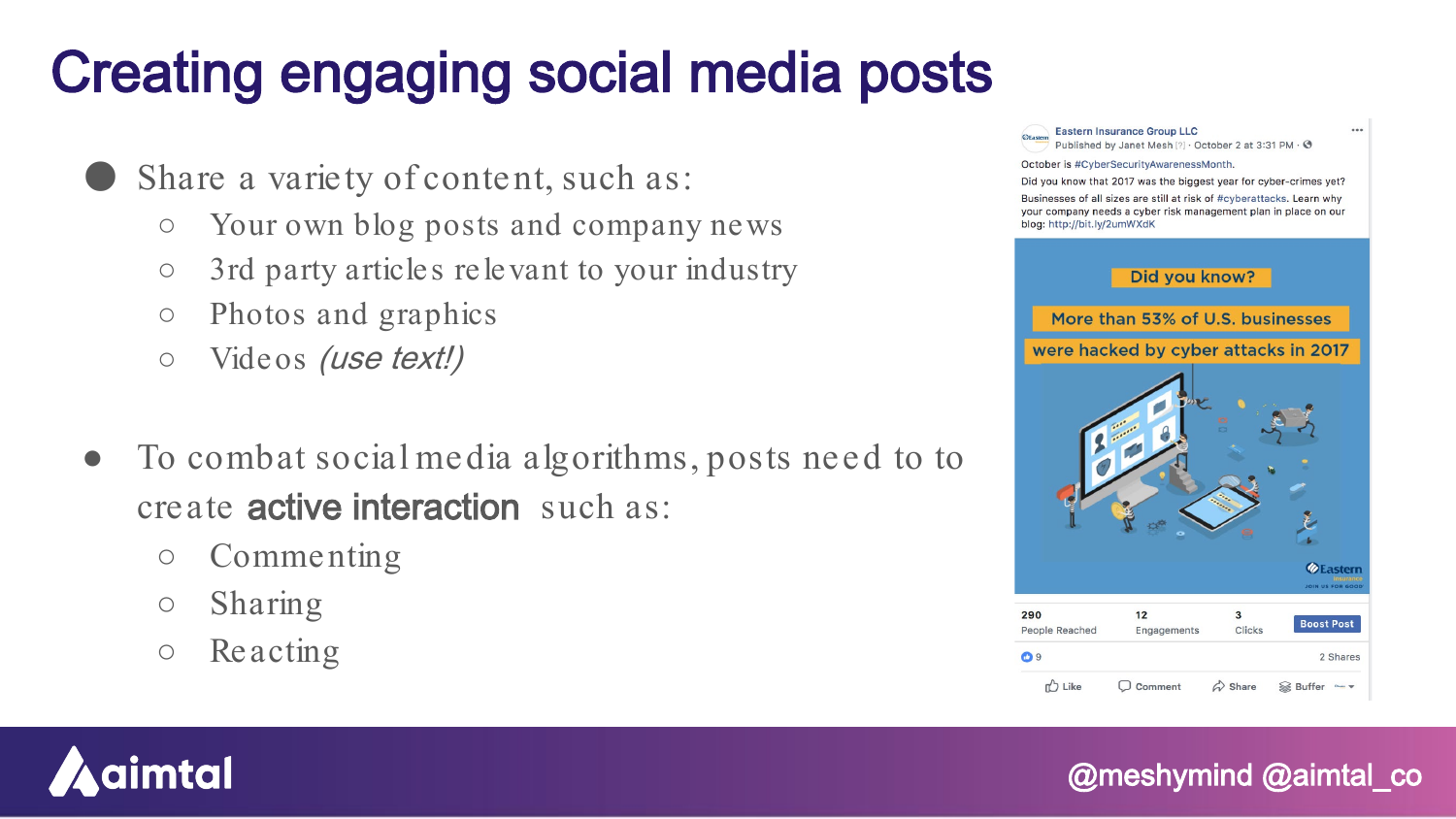## Creating captivating blog posts

- Brainstorm blog posts for your pillar topics
- Identify keywords —short and long tail for each blog post
- Write like a human for humans
	- Don't write for the search engine
	- Write first, then optimize for keyword search
	- $\circ$  **Do:** add keywords to h2 tags and metadata (like the alt text of images)
	- Don't: keyword stuff your posts! Keywords should naturally fit into the post

#### August 2nd, 2018 | by Janet Mesh

### How Wearables Are Changing The Healthcare Industry



It may come as a surprise, but wearable devices have been around for centuries. The first wearable was introduced in the 1660s by the Qing Dynasty. The device was a small ring with a fully functional abacus used for calculating. They popularity of wearables has shifted from royalty to the healthcare industry. Over the past [...]



#### June 18th, 2018 | by Janet Mesh

### Packing and Travel Tips for Traveling Consultants [Infographic]



Business travel can seem glamorous, but when you are at the airport week in and week out, the road definitely loses some of its luster. Experts say creating a repeatable travel routine and making efficient use of your time can significantly reduce your travel stress. Most of our consultants travel for work and many of

 $[ \ldots ]$ 

**Read More >** 

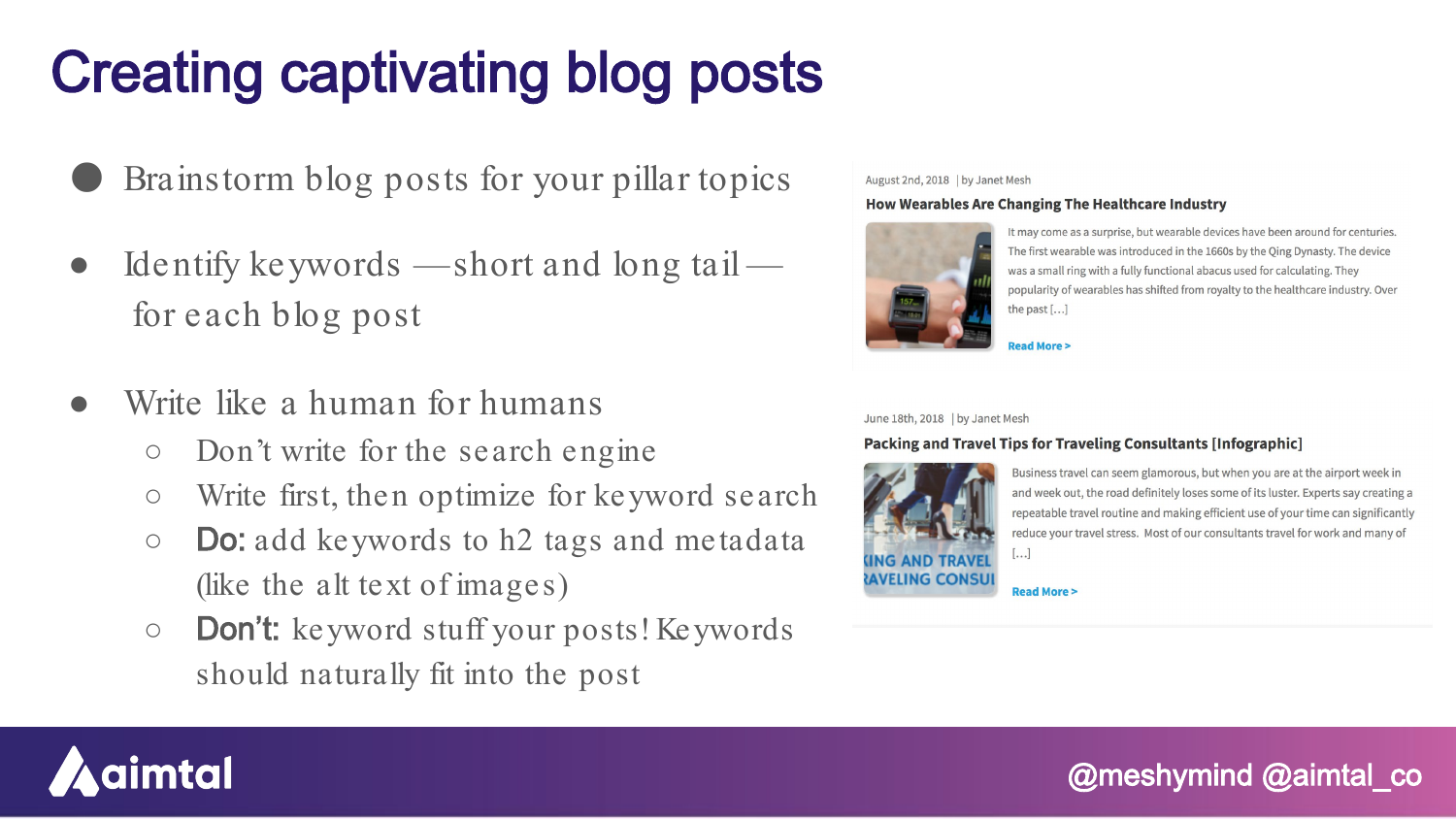## What you need to get started

- Social media pages for your company
- Blog on your website —[www.youcompany.com/blog](http://www.youcompany.com/blog)
- Content creation process and consistency
- Schedule and promote content on all channels

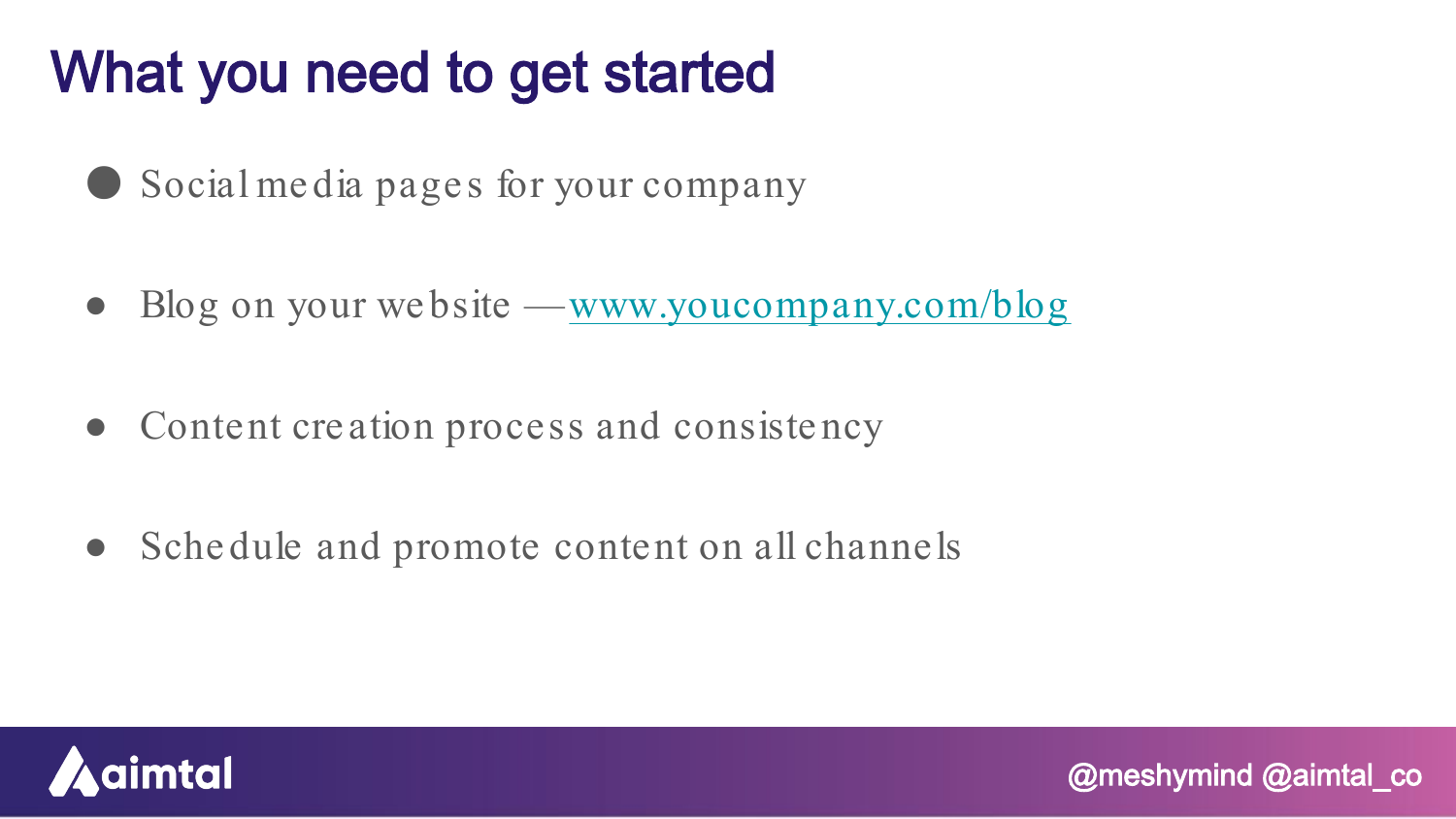### Recommended tools

- **Google Analytics**
- SproutSocial or Buffer for social media scheduling and social analytics

- **Trello** for blog editorial calendar
- BuzzSumo for identifying popular blog posts
- **SEMrush** for keyword research
- **Canva** for creating images and graphics
- Wave for video creation